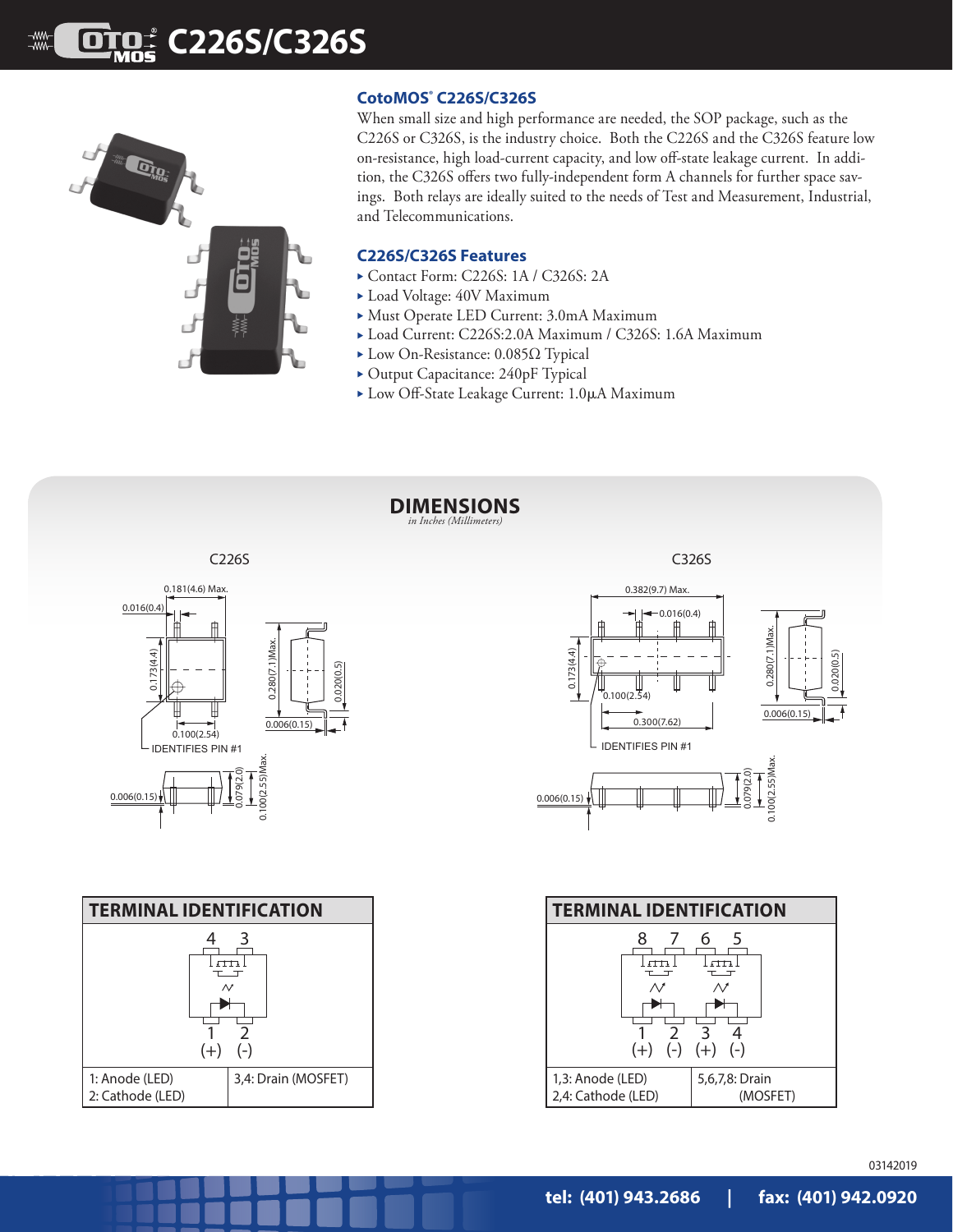## **C226S/C326S MAXIMUM RATINGS (Ambient Temperature: 25ºC)**

| <b>Parameters</b>               | <b>Symbol</b>        | <b>Units</b>      | <b>Value</b>          |  |  |  |  |  |  |
|---------------------------------|----------------------|-------------------|-----------------------|--|--|--|--|--|--|
| <b>INPUT SPECIFICATIONS</b>     |                      |                   |                       |  |  |  |  |  |  |
| <b>Continuous LED Current</b>   | F                    | mA                | 50                    |  |  |  |  |  |  |
| Peak LED Current                | <b>IFP</b>           | mA                | 500                   |  |  |  |  |  |  |
| LED Reverse Voltage             | <b>V<sub>R</sub></b> | V                 | 5                     |  |  |  |  |  |  |
| Input Power Dissipation         | $P_{in}$             | mW                | 75                    |  |  |  |  |  |  |
| <b>OUTPUT SPECIFICATIONS</b>    |                      |                   |                       |  |  |  |  |  |  |
| Load Voltage                    | <b>VL</b>            | V (AC peak or DC) | 40                    |  |  |  |  |  |  |
| <b>Load Current</b>             | IL.                  | Α                 | 2.0 (1Ch) / 1.6 (2Ch) |  |  |  |  |  |  |
| <b>Peak Load Current</b>        | <b>Peak</b>          | A                 | 3.5                   |  |  |  |  |  |  |
| <b>Output Power Dissipation</b> | Pout                 | mW                | 350 (1Ch) / 450 (2Ch) |  |  |  |  |  |  |
| <b>RELAY SPECIFICATIONS</b>     |                      |                   |                       |  |  |  |  |  |  |
| <b>Total Power Dissipation</b>  | P <sub>T</sub>       | mW                | 400 (1Ch) / 500 (2Ch) |  |  |  |  |  |  |
| I/O Breakdown Voltage           | V <sub>I/O</sub>     | Vrms              | 1500                  |  |  |  |  |  |  |
| <b>Operating Temperature</b>    | Topr                 | $\circ$ C         | $-40 \sim +85$        |  |  |  |  |  |  |
| Storage Temperature             | Tstg                 | $\circ$ C         | $-40 \sim +100$       |  |  |  |  |  |  |

| C226S/C326S ELECTRICAL SPECIFICATIONS (Ambient Temperature: 25°C) |                  |                                                               |              |                 |            |            |  |  |  |
|-------------------------------------------------------------------|------------------|---------------------------------------------------------------|--------------|-----------------|------------|------------|--|--|--|
| <b>Parameters</b>                                                 | <b>Symbol</b>    | <b>Test Conditions</b>                                        | <b>Units</b> | Min             | <b>Typ</b> | <b>Max</b> |  |  |  |
| <b>INPUT</b>                                                      |                  |                                                               |              |                 |            |            |  |  |  |
| <b>LED Forward Voltage</b>                                        | $V_F$            | $I_F=10mA$                                                    | V            | 1.0             | 1.37       | 1.5        |  |  |  |
| <b>Operation LED Current</b>                                      | $IF$ On          |                                                               | mA           |                 | 0.5        | 3.0        |  |  |  |
| Recovery LED Voltage                                              | $V_F$ off        |                                                               | V            | 0.5             |            |            |  |  |  |
| <b>OUTPUT</b>                                                     |                  |                                                               |              |                 |            |            |  |  |  |
| On-Resistance Drain to Drain                                      | Ron              | $I_F = 5mA$ , $I_L = Rating$<br>Time to flow is within 1 sec. | $\Omega$     |                 | 0.085      | 0.5        |  |  |  |
| Off-State Leakage Current                                         | <b>Leak</b>      | $V = 40V$                                                     | μA           |                 |            | 1.0        |  |  |  |
| <b>Output Capacitance</b>                                         | $C$ Out          | $V_L = 0V$ , $f = 1MHz$                                       | pF           |                 | 240        |            |  |  |  |
| <b>TRANSMISSION</b>                                               |                  |                                                               |              |                 |            |            |  |  |  |
| Turn-On Time                                                      | Ton              |                                                               | ms           |                 | 0.5        | 3.0        |  |  |  |
| Turn-Off Time                                                     | Toff             | $I_F = 5mA$ , $I_L = Rating$                                  | ms           |                 | 0.04       | 0.5        |  |  |  |
| <b>COUPLED</b>                                                    |                  |                                                               |              |                 |            |            |  |  |  |
| I/O Insulation Resistance                                         | R <sub>I/O</sub> |                                                               | $\Omega$     | 10 <sup>9</sup> |            |            |  |  |  |
| I/O Capacitance                                                   | C <sub>I/O</sub> | $f=1MHz$                                                      | pF           |                 | 1.3        |            |  |  |  |

#### **Environmental Ratings:**

*Operating Temp: -40°C to +85° C; Storage Temp: –40 to +100 C. All electrical parameters measured at 25° C unless otherwise specified.*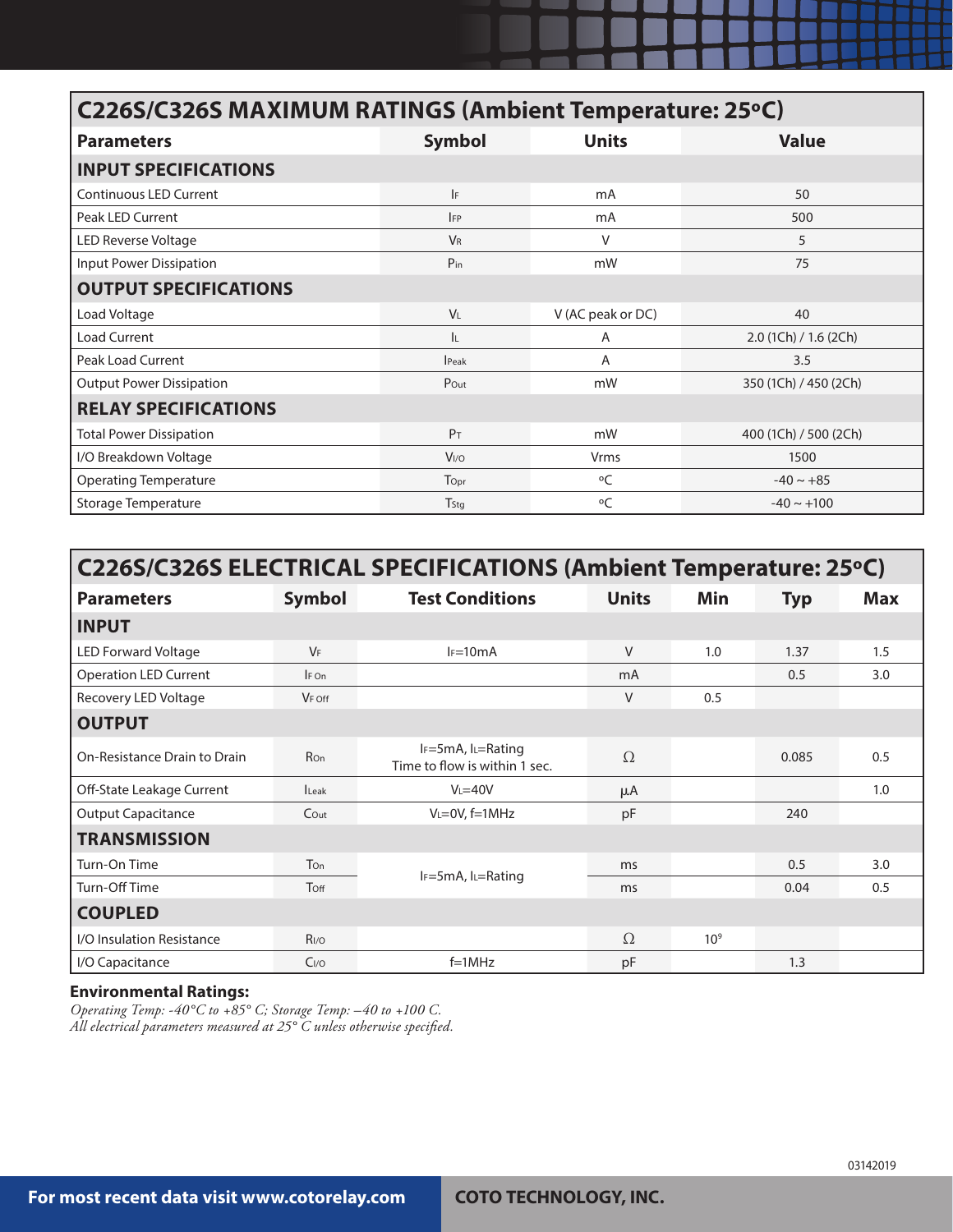

### **26 SERIES GRAPHS**















LED forward voltage Vs. Ambient temperature







Voltage Vs. current characteristics of output at MOS portion



LED foward current Vs. turn off time characteristics



Off state leakage current Vs. Load voltage characteristics



Applied voltage Vs. output capacitance characteristics